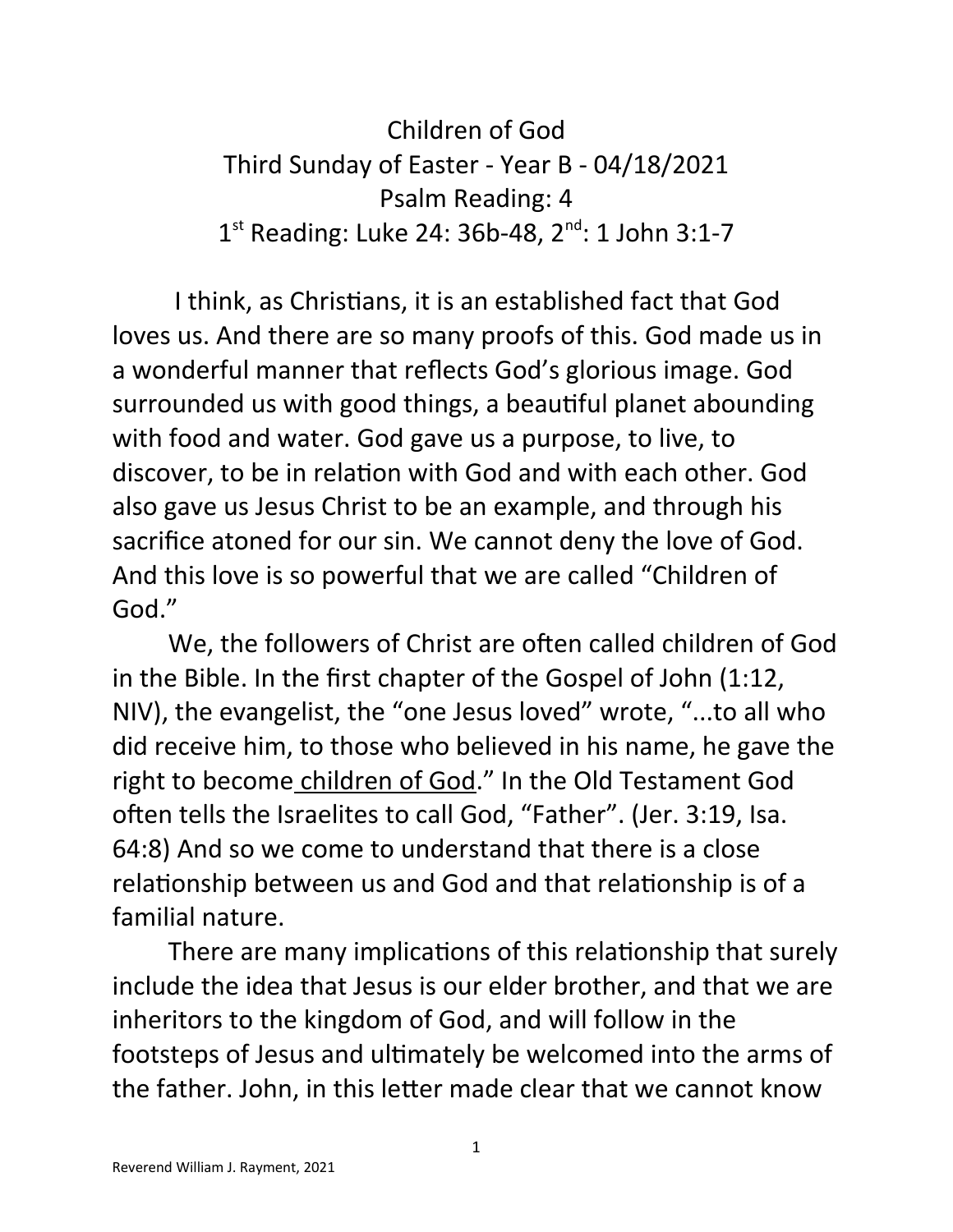exactly what this will look like. He wrote, "Dear friends, now we are children of God, and what we will be has not yet been made known. But we know that when Christ appears, we shall be like him." (v.2) Risen and accepted by God.

But there is another aspect to being a "Child of God" that we do not always think about. If we are all children of God. Doesn't that make us all siblings of one another? Sisters and brothers in Christ?

When I was a boy, my father was in the Air Force, and because of that we moved every two or three years from one Air Force Base to another. There were four children in the family. I am the eldest, and I was born in Bangor Maine along with two of my siblings. I still have dim recollections of that time, helping my father wash a car using a squirt gun on a hub cap while he used a hose. I remember walking along in the early spring sunshine beside a red wagon that contained my brother and my sister, as my Mom hauled it along, headed downtown, no doubt to buy a few groceries while my Dad was at work. We were a tight-knit little family group, always together, always taking each other into account when we did anything.

When I was going on four years old, we moved to Newfoundland, Canada, where there was another ubiquitous Air Force Base, containing planes, hangers and runways, all sitting in the stark Newfoundland countryside. I remember flying in to the Air Base with my Mom, my brother, and my sister. My Dad picked us up and drove us out to where we would live for the next three years. It was a thirty-six foot long, eight-foot wide trailer house. I will tell you that the quarters were quite cramped. Not that we children really knew anything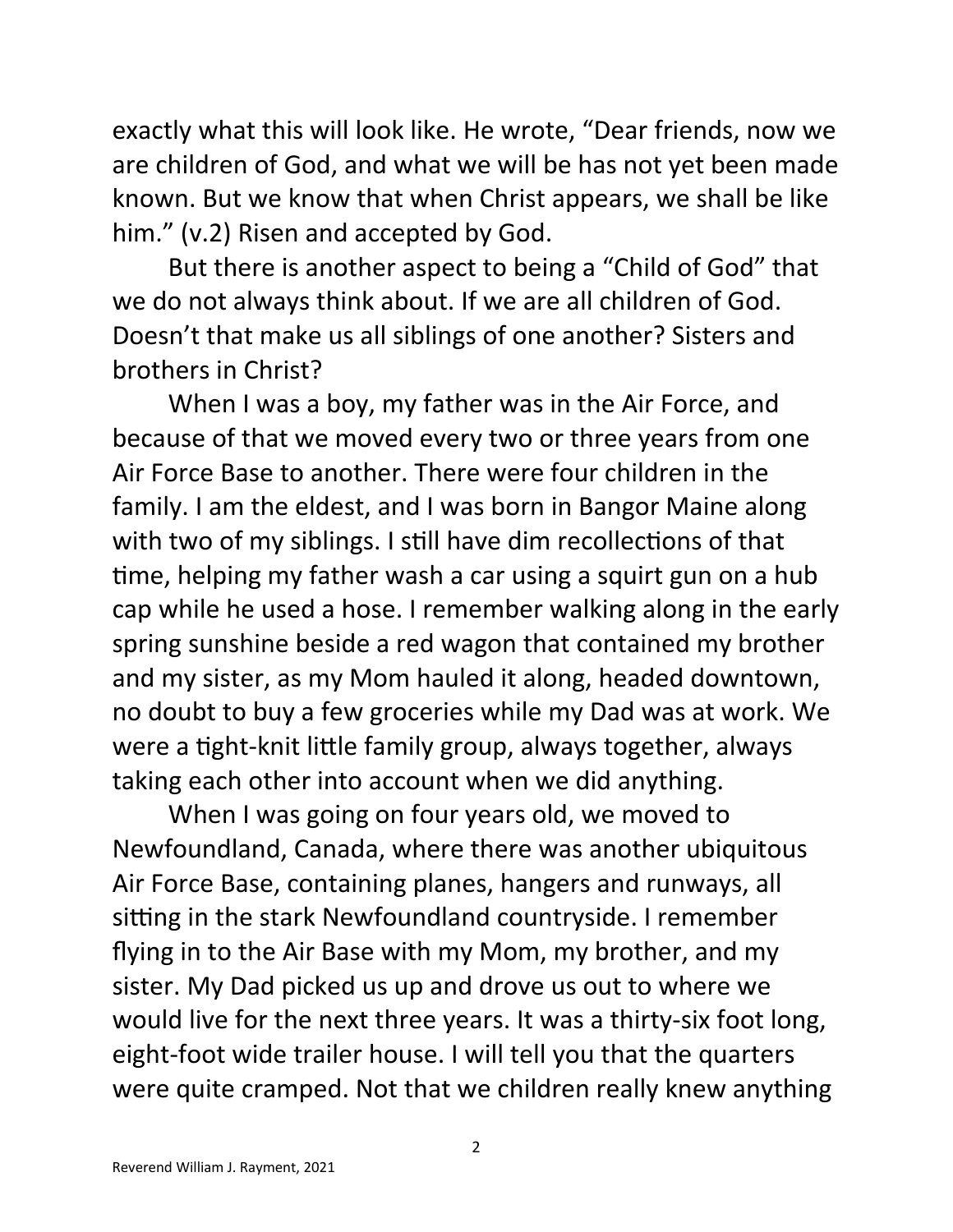different. We would run from one end of the place to the other in reckless abandon. But, the bathroom was a tiny space, and I can remember it getting so cold in the winter that we would sleep under a stack of military issue "picker-blankets"and Mom would turn on the oven and open the door in the morning to warm the place up so that my Dad could get ready for work in a degree of comfort.

My siblings and I were inevitably close, we had to share everything, especially the space...and then, the inevitable happened. One day Mom and Dad went off to the hospital. Dad took a few days of leave to watch us, and then, they brought home to us a little baby girl. Well, they had told us this was coming, but the reality of having another sibling, and this one a baby, created a whole new paradigm in the house. Because you know that little girl, being a baby and all, absorbed a tremendous amount of resources and attention. I mean, her crib took a big hunk out of the already small bedroom my brother and I shared with my sister, and of course my mom was attending to her constantly, we others felt like we never got our share of attention.

So, I think we three elder children might have been a little resentful at first. But my mother explained to us all how she loved us all the same, and how this new little girl, was one of our little group of siblings, she was our sister, and for now we had to sacrifice for her sake until she could take her full place in the family. And, of course, we did as our mother told us. Although, one of our favorite things to do was to lay the older sister's doll next to the baby to measure her growth and look forward to the time when she would not have to sleep in that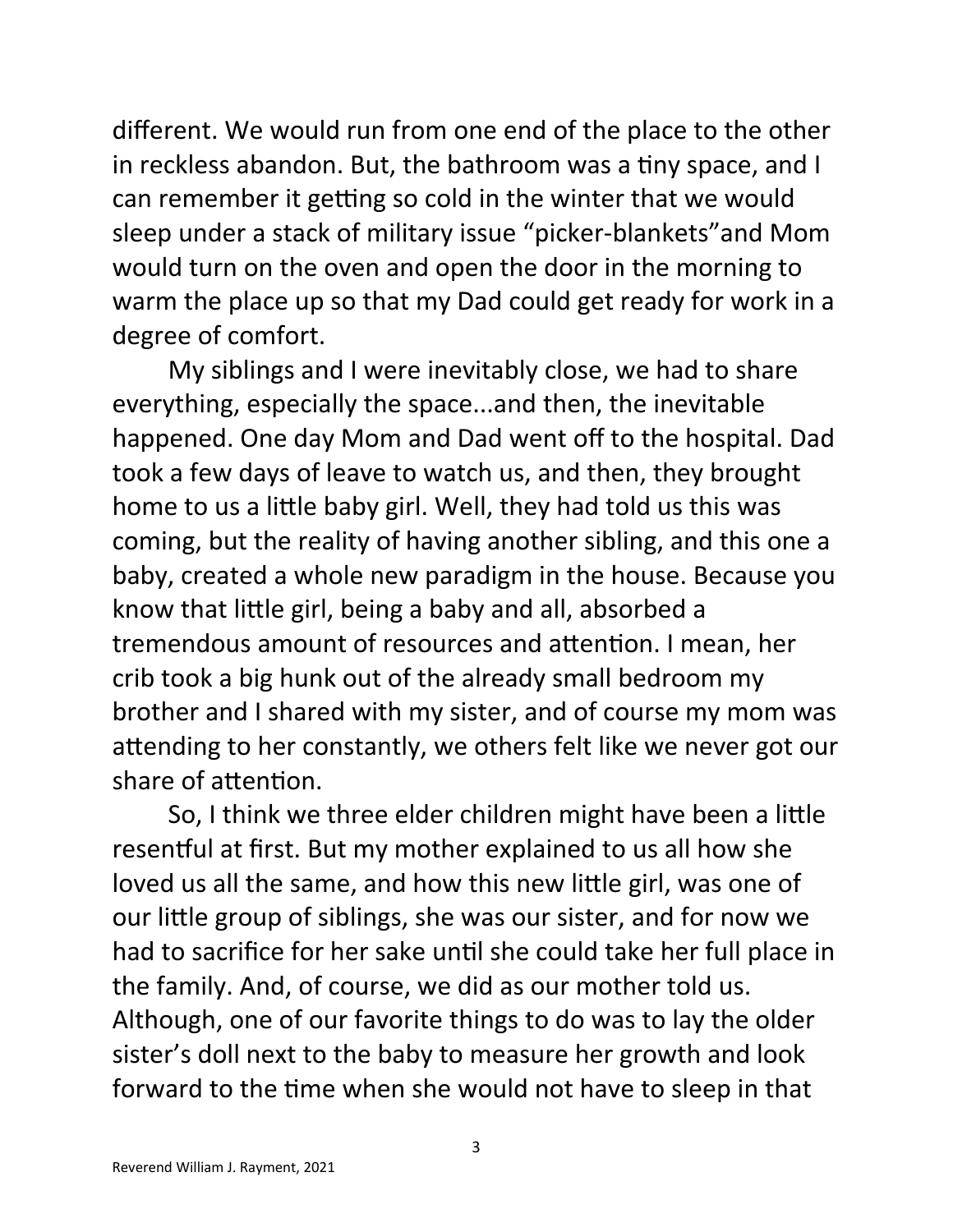giant crib that took up so much space in the bedroom. I think it took her a year and half before she got taller than the doll. My sister was small and the doll was pretty big.

So, having the same God, and being children of the same God, makes us all brother and sister to each other, the way my siblings and me were. We became pretty close, not just because we shared the same genetic material, but I think partly because we moved so often, and we really only had each other as regular friends for the remainder of our childhood. Also, we shared the same upbringing, if not always the same beliefs throughout our childhood and on into adulthood.

The implications of being siblings with other Christians, and with the rest of humanity for that matter, is profound. I think it begins, actually, in our own church. This is a close community where we form close relationships. So it is not always easy to let in someone new. But we are all brothers and sisters in Christ and so we should accept new members into the fold as equal partners in God's grace, in Christ's sacrifice, and also in the life of the church.

We are, indeed, a warm and welcoming church, but I think sometimes we get so used to thinking of the same people in certain groups or leadership positions that we neglect someone who is new. It is well-known that people are more likely to feel welcome to a church where they are quickly integrated into the familial structure, the sooner they become involved in what is going on the better for them and the better for us as a group.

Now, the time will come when we will have live services again. When this happens we should be aware of visitors and we certainly should make anyone who comes into the church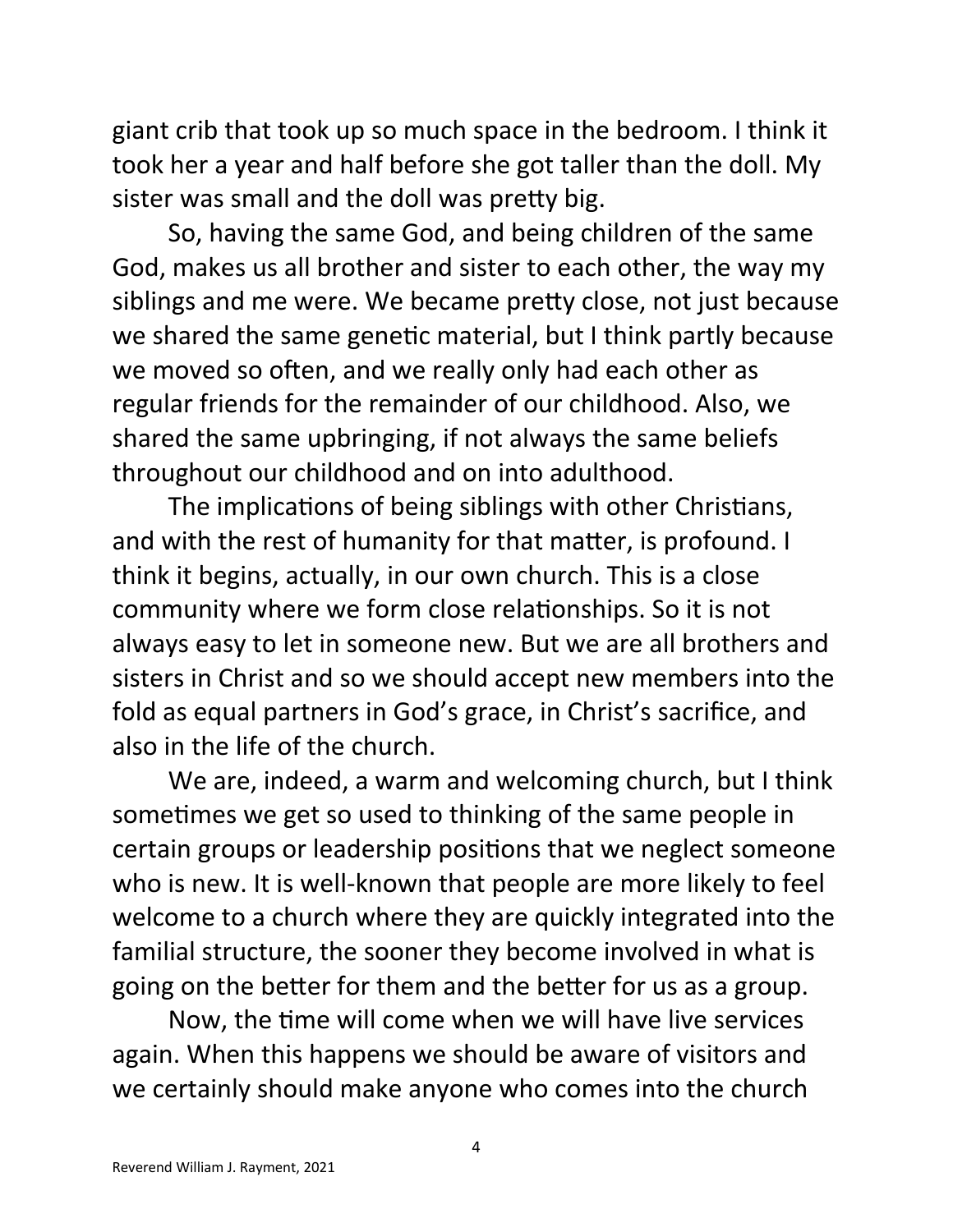feel welcome. And when someone crowds the little space we have carved out for ourselves in the pews we have to be understanding and know that the important thing is not where you sit, but that you come and be in the church. (It is not as if it is a giant crib crowding your personal space in your bedroom.) Know that every pew is equally comfortable. I should note that we are pretty good at making visitors feel welcome, but I think it bears repeating that we should be doing this intentionally. And it is something we can all do, before and after services, and especially during fellowship time. Just remember that everyone is your sister or brother.

Of course, we have more siblings in the community. We can view people in other denominations as our brothers and sisters as well. And we do work in an ecumenical way with others, especially during Lent. And we will continue to find ways to work with others in the future. Of course, there are local organizations that we work with as well. Habitat for Humanity, Partners in Prevention, and Heart and Soul are three groups that we currently house in our building. We also provide space for Yoga classes, music lessons, and a weight loss group. Through the generosity of past members and the Besser Foundation we have a beautiful space that we can share with others.

Then we have have to remember that we are part of a bigger group of sisters and brothers, with the Presbytery we are part of a group through which we can coordinate outreach efforts and missions as well as access resources that can make us a better church. We meet at meetings three times a year and